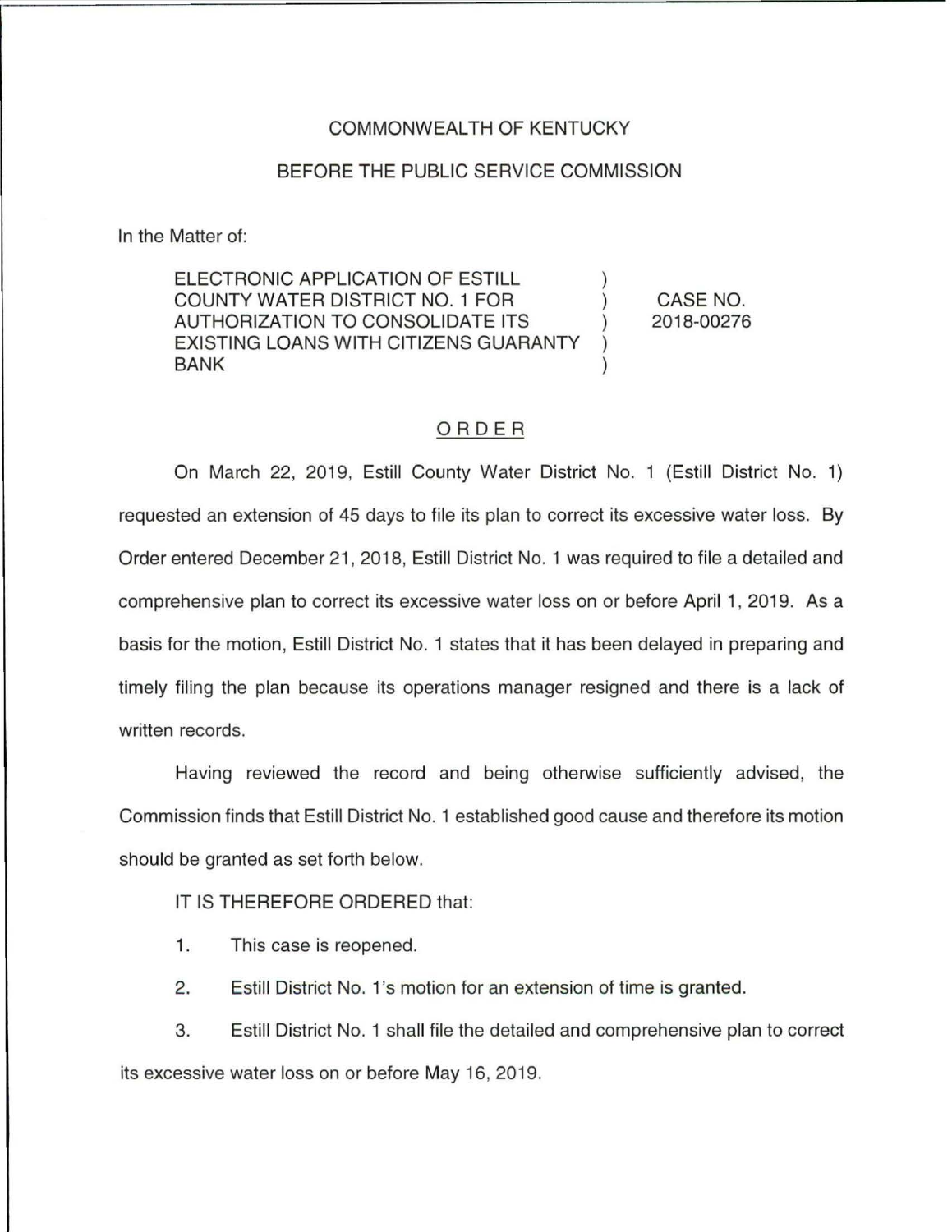4. Any documents filed pursuant to ordering paragraph 3 shall reference this case number and shall be retained in the post-case correspondence file.

5. All other provisions of the Commission's December 21 , 2018 Order that are not in conflict with the terms of this Order shall remain in effect.

6. This case is closed and removed from the Commission's docket.

## [REMAINDER OF PAGE INTENTIONALLY LEFT BLANK]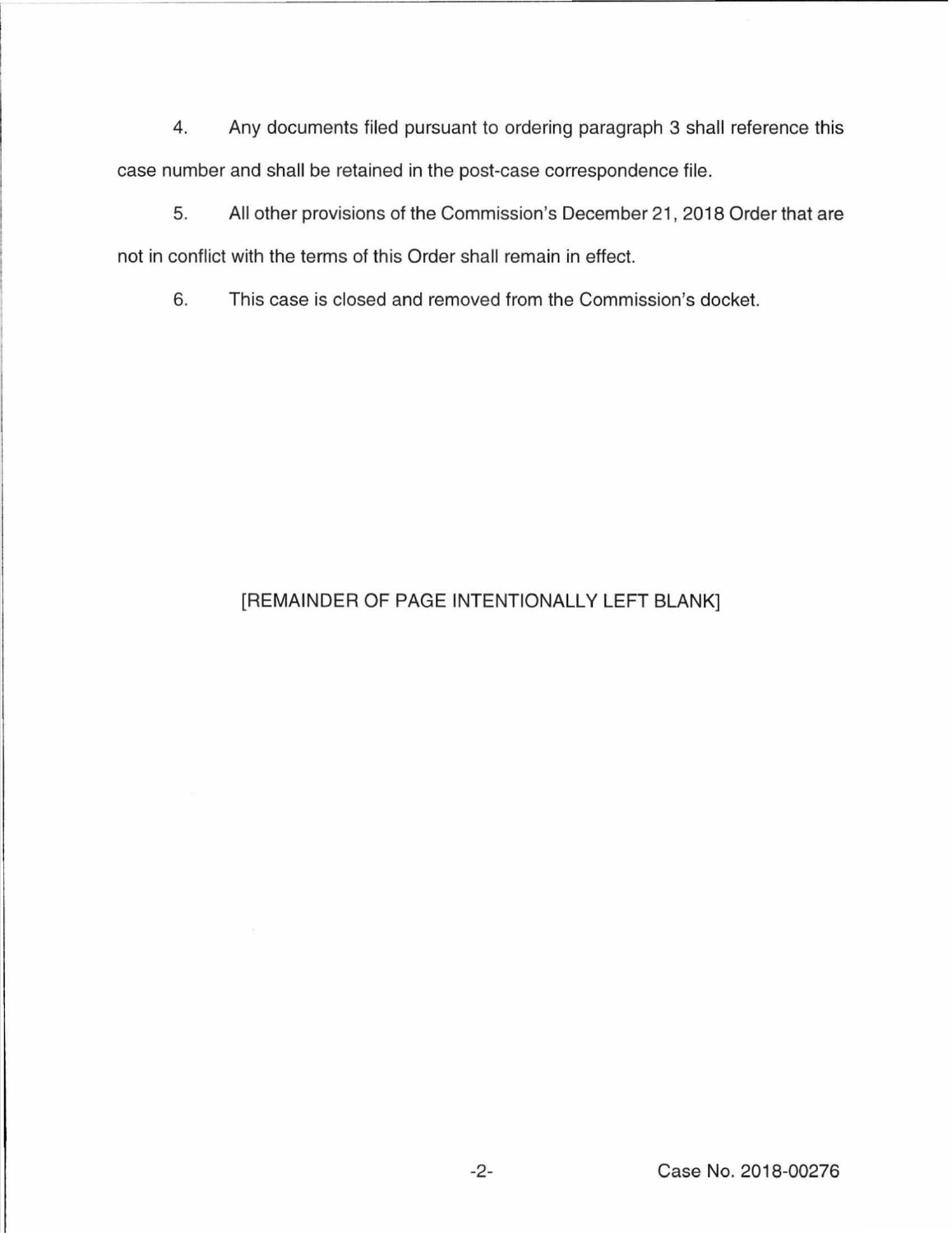By the Commission

| <b>ENTERED</b>                               |
|----------------------------------------------|
| APR 0 2 2019                                 |
| <b>KENTUCKY PUBLIC</b><br>SERVICE COMMISSION |

ATTEST:

Clue R. Pierson